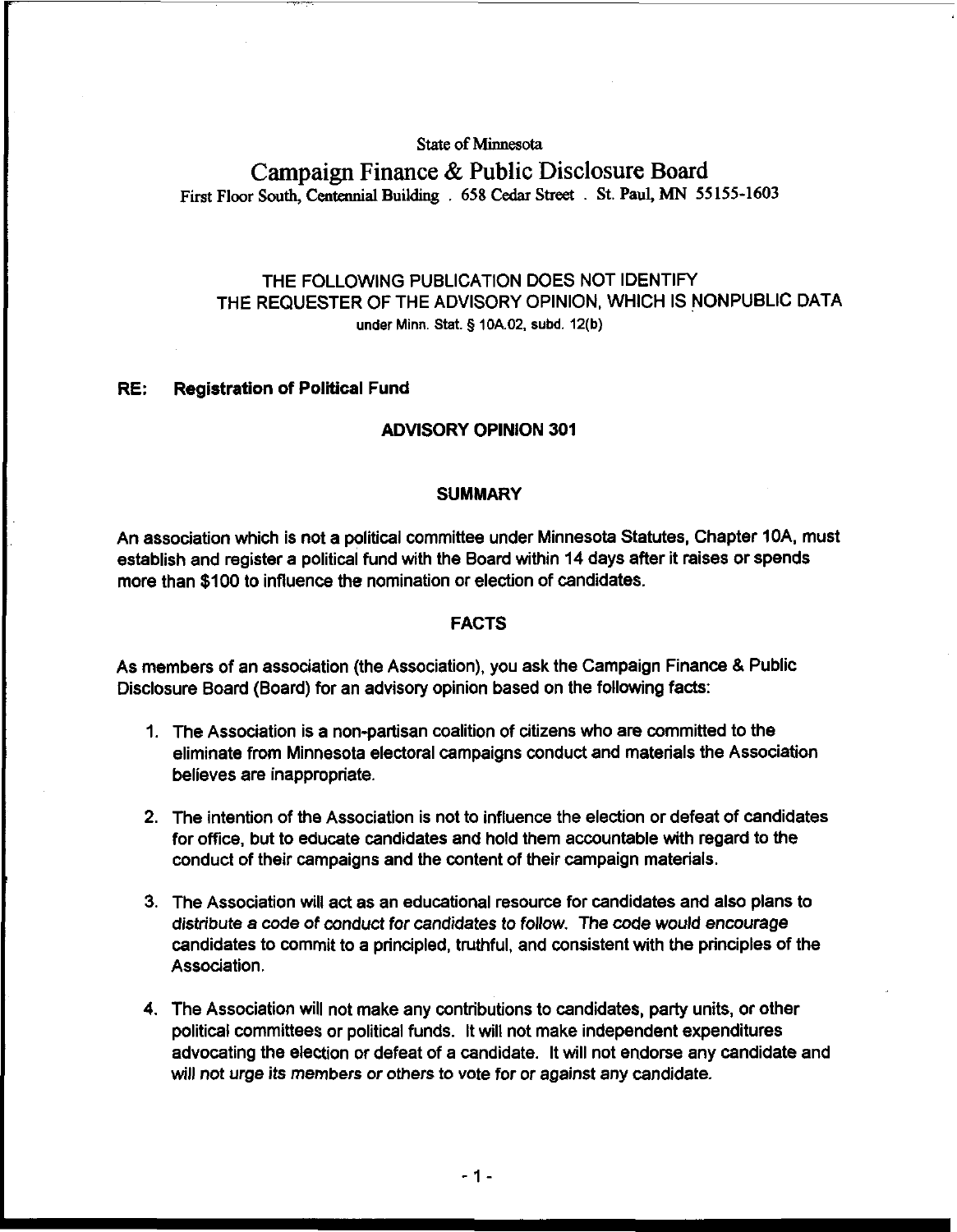- 5. If the Association believes that a candidate has engaged in unacceptable tactics, it may work with the candidate's principal campaign committee to eliminate those tactics. If that is deemed futile or is unsuccessful, the Association will bring the tactics to the attention of the public through use of the free media.
- 6. The Association will not take any action to publicly identify candidates who do not use unacceptable tactics, so as to influence their nominations or elections. If requested, the Association would answer questions or serve as an educational resource for these candidates.
- 7. The Association wants to influence the overall election process in Minnesota rather than individual elections. However, the Association recognizes that if it publicly identifies what it believes to be unacceptable conduct or materials in a particular campaign, its public statements in that regard may have the effect of influencing that election.

## **ISSUE**

Is the Association required to register with the Board as a political committee or political fund based on the activities described in the facts?

## OPINION

If the Association raises or spends more than \$100 for the purpose of influence the nomination or election of candidates, it must establish and register a political fund with the Board within 14 days.

The Association's stated purpose is to affect the conduct of the election process in Minnesota as a whole, not the outcome of any particular election. Many of the Association's activities, such as providing education or drafting a code of conduct, are not for the purpose of affecting the nomination or election of specific candidates. The Association's major purpose is not to influence the nomination or election of candidates, thus it is not a political committee. Minn. Stat, **5** lOA.01, subds. 15 and 16.

Even though the Association does not exist specifically to influence the nomination or election of candidates, it may still engage in activities which have that effect. If the ordinary and necessary consequence of an activity would be to influence the nomination or election of a candidate, then any costs incurred for the activity are expenditures within the meaning of Minn. Stat. **5** lOA.01, subd. 10.

Publication of information identifying specific candidates as using unacceptable tactics or materials in their activities or materials is considered to be for the purpose of influencing the nomination or election of those candidates and costs associated with the publication are expenditures.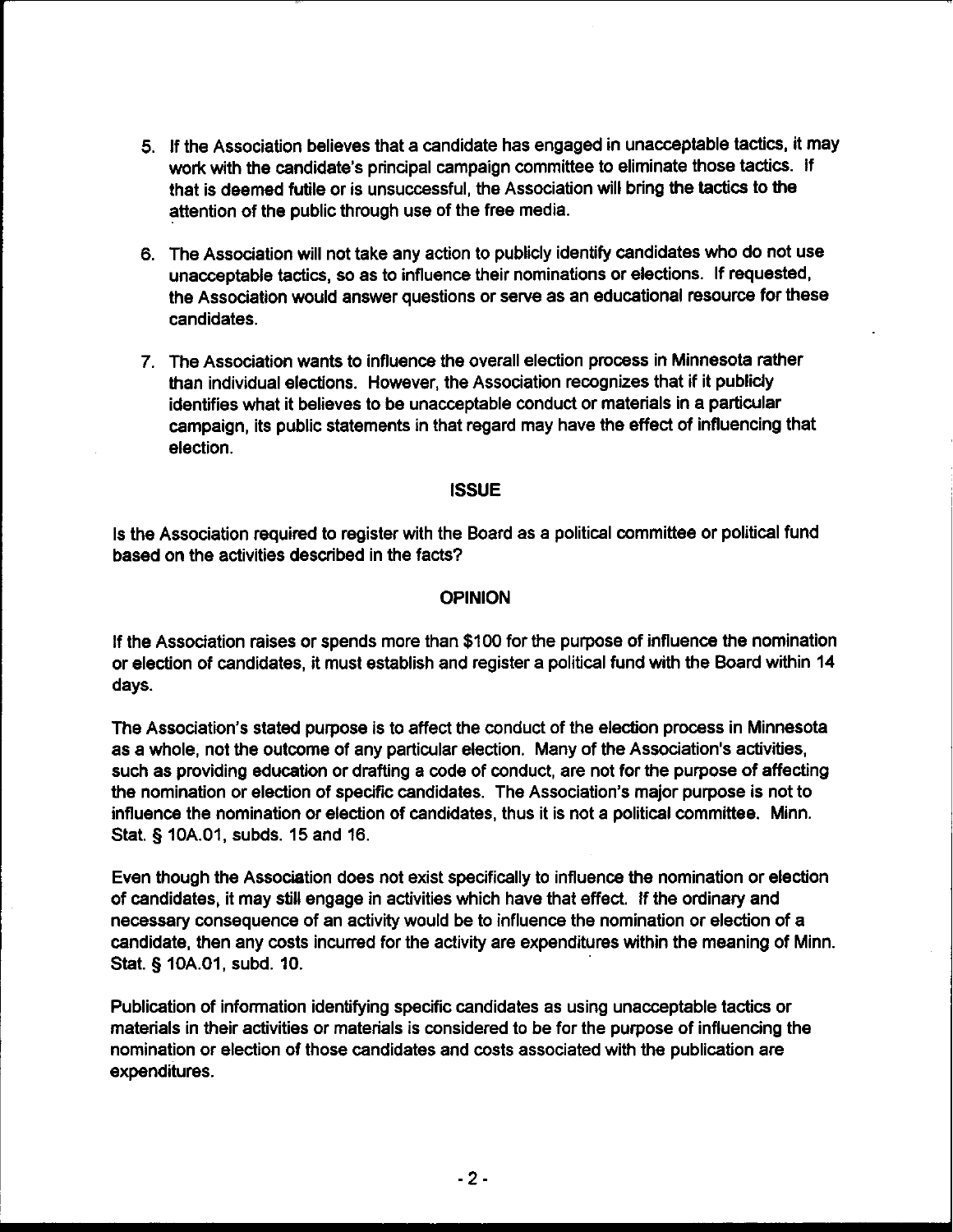The Association states that it intends to use the free media for its publicity activities. However, if the Association does raise or spend more than \$100 for these public announcements, it must establish and register a political fund with the Board and conduct its political fundraising and spending through that fund. Minn. Stat. § 10A.4.

Media access that is given to the Association, but is usually sold to others, may constitute a contribution to the Association which would be included when determining whether more than \$100 has been raised or spent.

The Association is advised to consult with Board staff if it begins to incur costs for publicity concerning individual candidates or their principal campaign committees.

Issued: **8'28-** 

*C*  ـ<br>-<br>ה

Carolyn Rodriguez, Chair Campaign Finance and Public Disclosure Board